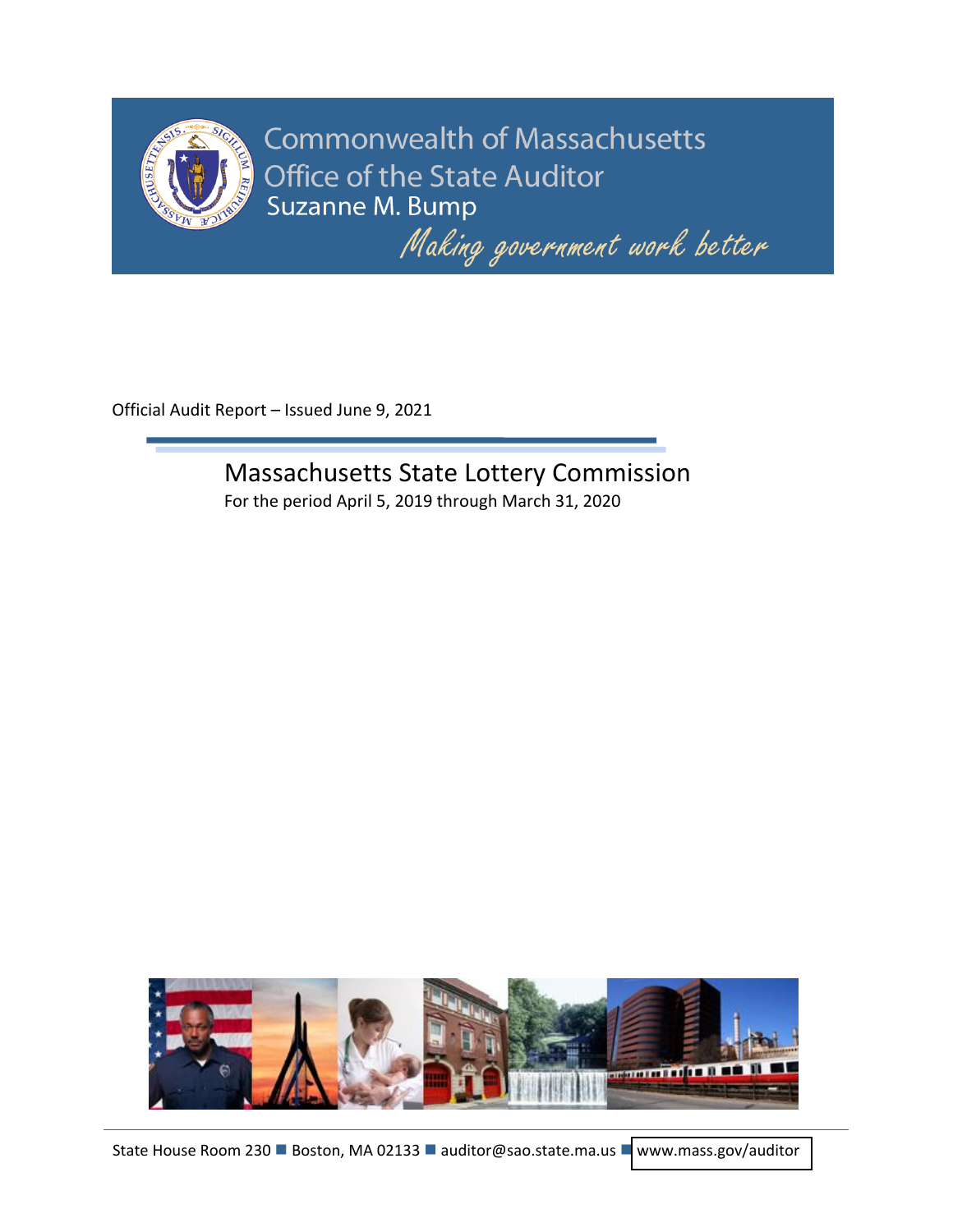

**Commonwealth of Massachusetts** Office of the State Auditor Suzanne M. Bump

Making government work better

June 9, 2021

Mr. Michael R. Sweeney, Executive Director Massachusetts State Lottery Commission 150 Mount Vernon Street Dorchester, MA 02125-3573

Dear Mr. Sweeney:

I am pleased to provide this performance audit of the Massachusetts State Lottery Commission. This report details the audit objectives, scope, methodology, findings, and recommendations for the audit period, April 5, 2019 through March 31, 2020. My audit staff discussed the contents of this report with management of the agency, whose comments are reflected in this report.

I would also like to express my appreciation to the Massachusetts State Lottery Commission for the cooperation and assistance provided to my staff during the audit.

Sincerely,

Suzanne M. Bump Auditor of the Commonwealth

cc: Deborah B. Goldberg, Treasurer and Receiver General, Chair of the Massachusetts State Lottery Commission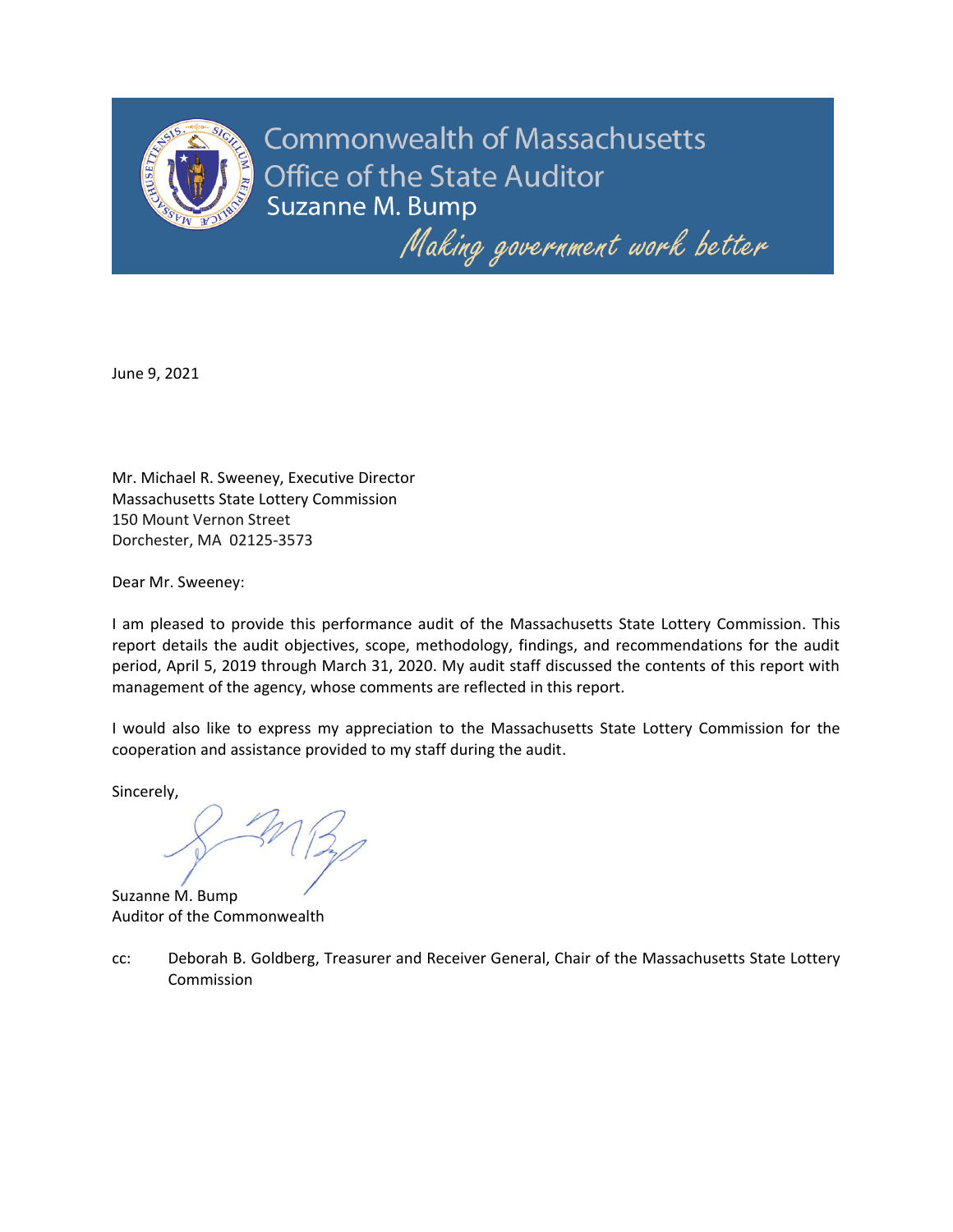# **TABLE OF CONTENTS**

|    | 1. The Massachusetts State Lottery Commission did not conduct all required fourth-year Criminal Offender |  |
|----|----------------------------------------------------------------------------------------------------------|--|
|    |                                                                                                          |  |
| 3. | MSLC missed 39 potential claimant addresses that may have matched MSLC employee addresses11              |  |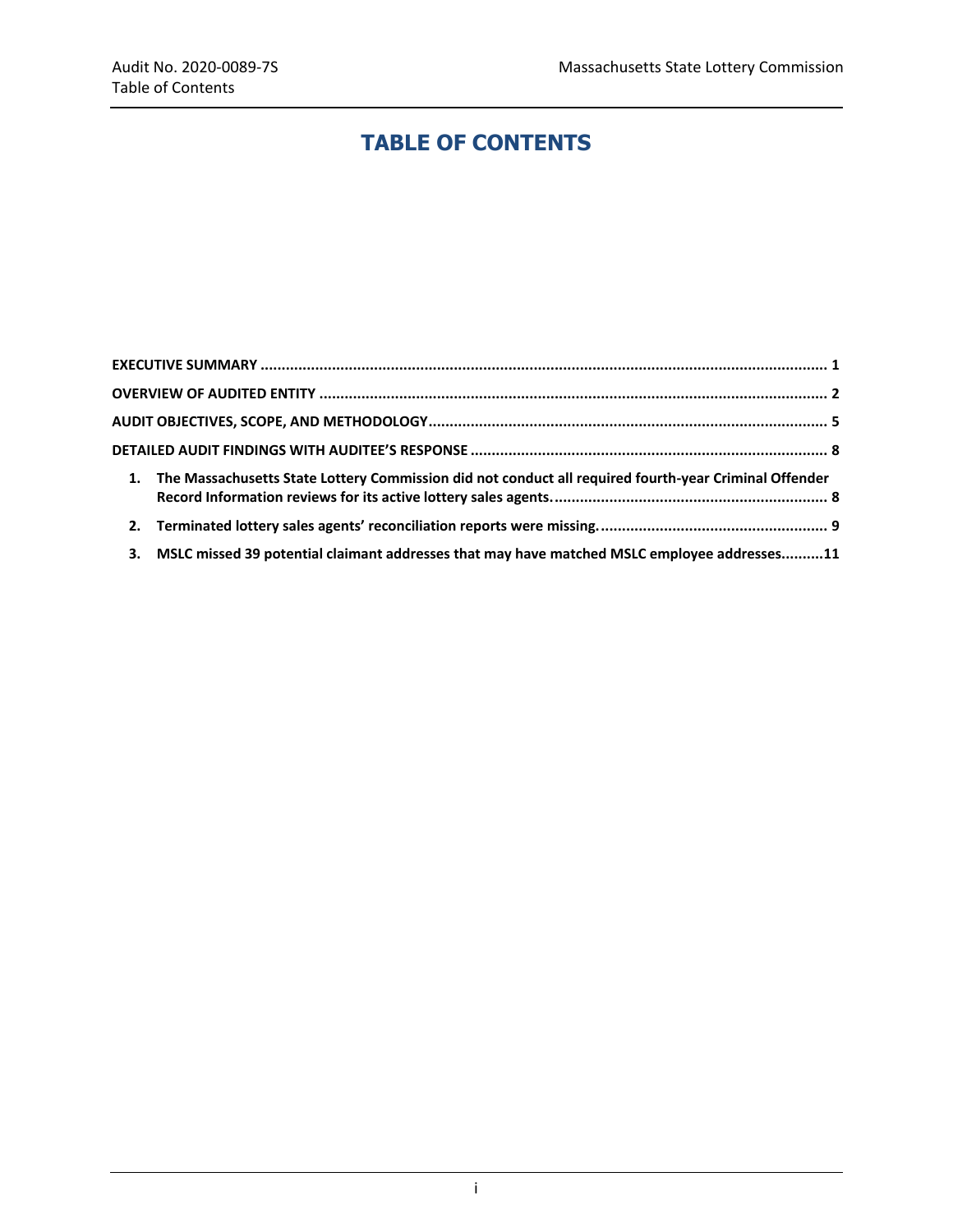# **LIST OF ABBREVIATIONS**

| <b>CIW</b>  | Commonwealth Information Warehouse     |
|-------------|----------------------------------------|
| <b>CORI</b> | Criminal Offender Record Information   |
| <b>CSR</b>  | customer service representative        |
| ES.         | <b>Enterprise Series</b>               |
| <b>LSR</b>  | lottery sales representative           |
| <b>MSLC</b> | Massachusetts State Lottery Commission |
| <b>OSA</b>  | Office of the State Auditor            |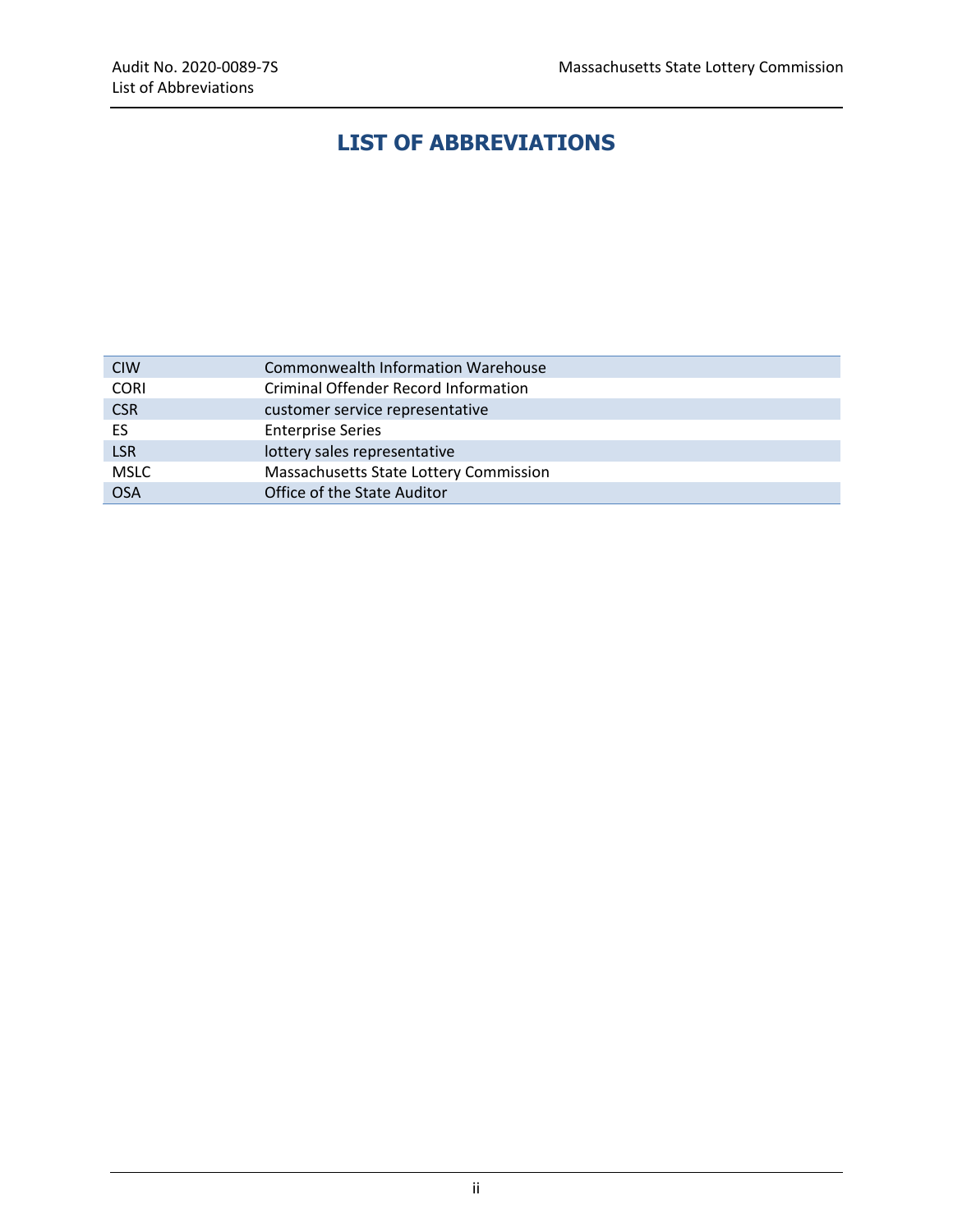## **EXECUTIVE SUMMARY**

<span id="page-4-0"></span>In accordance with Section 12 of Chapter 11 of the Massachusetts General Laws, the Office of the State Auditor (OSA) has conducted a follow-up audit of the Massachusetts State Lottery Commission (MSLC) for the period April 5, 2019 through March 31, 2020.

The purpose of this follow-up audit was to determine whether MSLC had effectively resolved the issues OSA identified during our previous audit No. 2013-0089-3S, which covered the period July 1, 2010 through September 30, 2012. In our current audit, we sought to determine whether MSLC had properly conducted criminal background reviews and financial credit reviews of all new lottery sales agent applicants, as well as criminal background reviews of all active agents every four years after their initial reviews for the duration of their MSLC licenses. We reviewed the process for terminating agents to ensure that MSLC properly accounted for and safeguarded all tickets in the custody of terminated agents. Finally, we determined whether MSLC employees, or their immediate family members living in their households, had claimed prizes, which they are prohibited from doing by Section 31 of Chapter 10 of the General Laws.

| <b>Finding 1</b>                  | MSLC did not conduct all required fourth-year Criminal Offender Record Information (CORI)                                                             |
|-----------------------------------|-------------------------------------------------------------------------------------------------------------------------------------------------------|
| Page 8                            | reviews for its active lottery sales agents.                                                                                                          |
| Recommendation                    | MSLC should continue to reduce the backlog of lottery sales agents who have not had CORI                                                              |
| Page 8                            | reviews.                                                                                                                                              |
| <b>Finding 2</b><br>Page 9        | Terminated lottery sales agents' reconciliation reports were missing.                                                                                 |
| Recommendation                    | MSLC should establish policies and procedures to ensure that all required reports for                                                                 |
| Page 10                           | reconciling instant ticket game books and funds are generated.                                                                                        |
| <b>Finding 3</b>                  | MSLC missed 39 potential claimant addresses that may have matched MSLC employee                                                                       |
| Page 11                           | addresses.                                                                                                                                            |
| <b>Recommendations</b><br>Page 11 | MSLC should investigate the potential matches to ensure that no employee or<br>1.<br>employee's family member claimed a prize.                        |
|                                   | MSLC management should ensure that each claimant's address information is<br>2.<br>accurately and completely entered in the Enterprise Series system. |

Below is a summary of our findings and recommendations, with links to each page listed.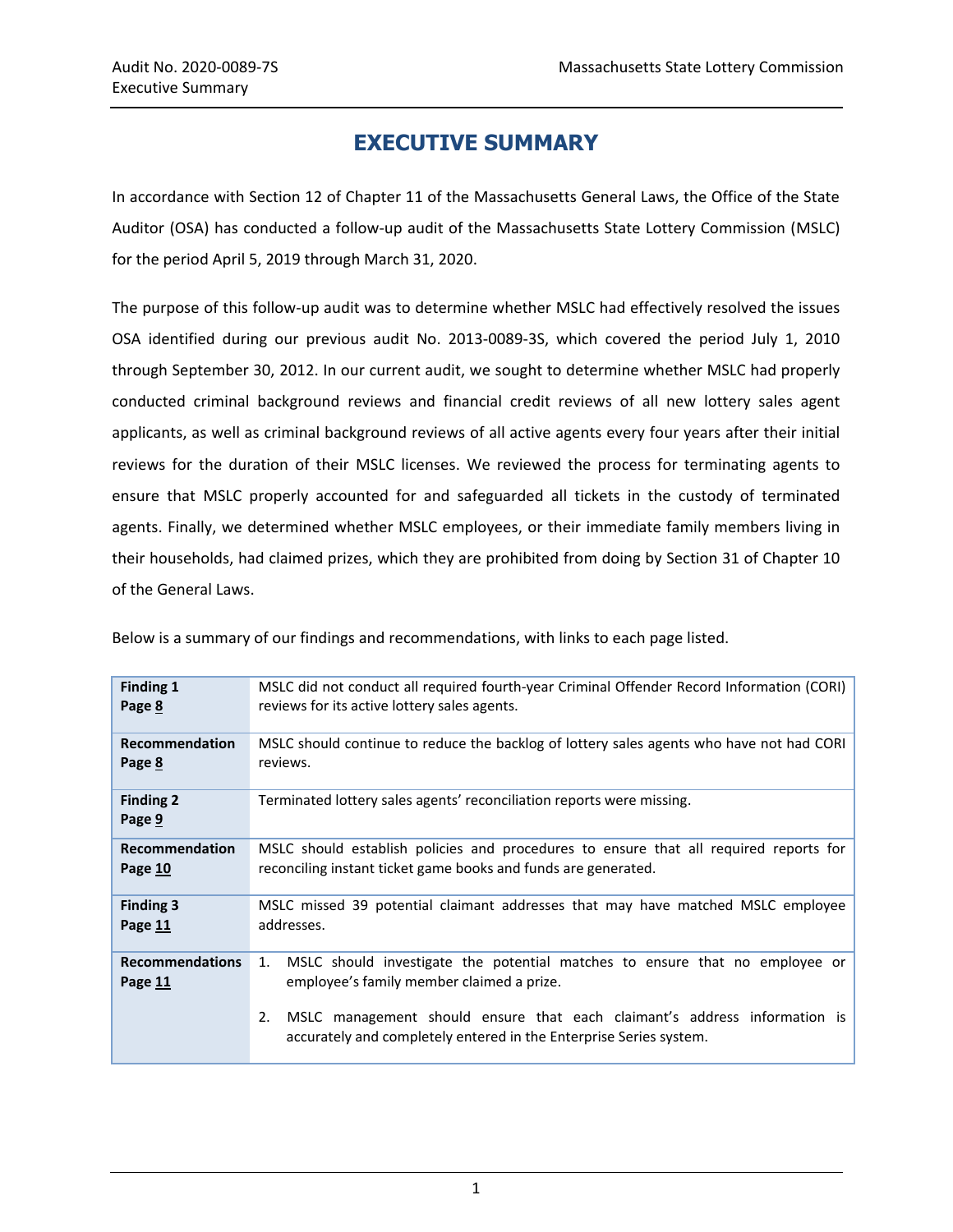## **OVERVIEW OF AUDITED ENTITY**

<span id="page-5-0"></span>The Massachusetts State Lottery Commission (MSLC) was established in 1971 under Section 24 of Chapter 10 of the Massachusetts General Laws. According to its website, its mission is as follows:

To operate in a manner that secures the integrity of the Lottery's games and protects the wellbeing of its customers while maximizing revenues returned to the Commonwealth for the benefit of its cities and towns.

MSLC is governed by five commissioners: the State Treasurer, who is its chair; the Secretary of Public Safety; the Comptroller of the Commonwealth; and two people appointed by the Governor for terms that are coterminous with the Governor's. The State Treasurer appoints MSLC's director, subject to the Governor's approval. No less than 45% of MSLC's revenue is paid to holders of winning tickets, no more than 15% may be used for operating costs, and the balance is distributed to the 351 cities and towns in Massachusetts.

MSLC has six offices: its headquarters at 150 Mount Vernon Street in Dorchester and regional offices in Braintree, New Bedford, West Springfield, Woburn, and Worcester. MSLC also maintains data centers in Norwell and Chelsea.

During our audit period, MSLC had 375 active employees. In fiscal year 2019, MSLC generated revenue of \$5.509 billion and returned \$1.104 billion in net profit to the Commonwealth to support its 351 cities and towns.

## **Lottery Sales Agent Background Reviews**

New lottery sales agents are subject to criminal and financial background reviews. All active lottery sales agents are subject to criminal background reviews every four years. Section 2.08(2)(b) of Title 961 of the Code of Massachusetts Regulations states,

No applicant shall be granted a license as a Sales Agent if the applicant or any employee of the applicant who holds a position of substantial authority in the applicant's business or at any location to be licensed has at any time been convicted of a felony or any violation of M.G.L. c. 271 or of any other anti-gambling statute or law relating to the taxation of gambling or the proceeds thereof unless the Director in his/her discretion decides otherwise.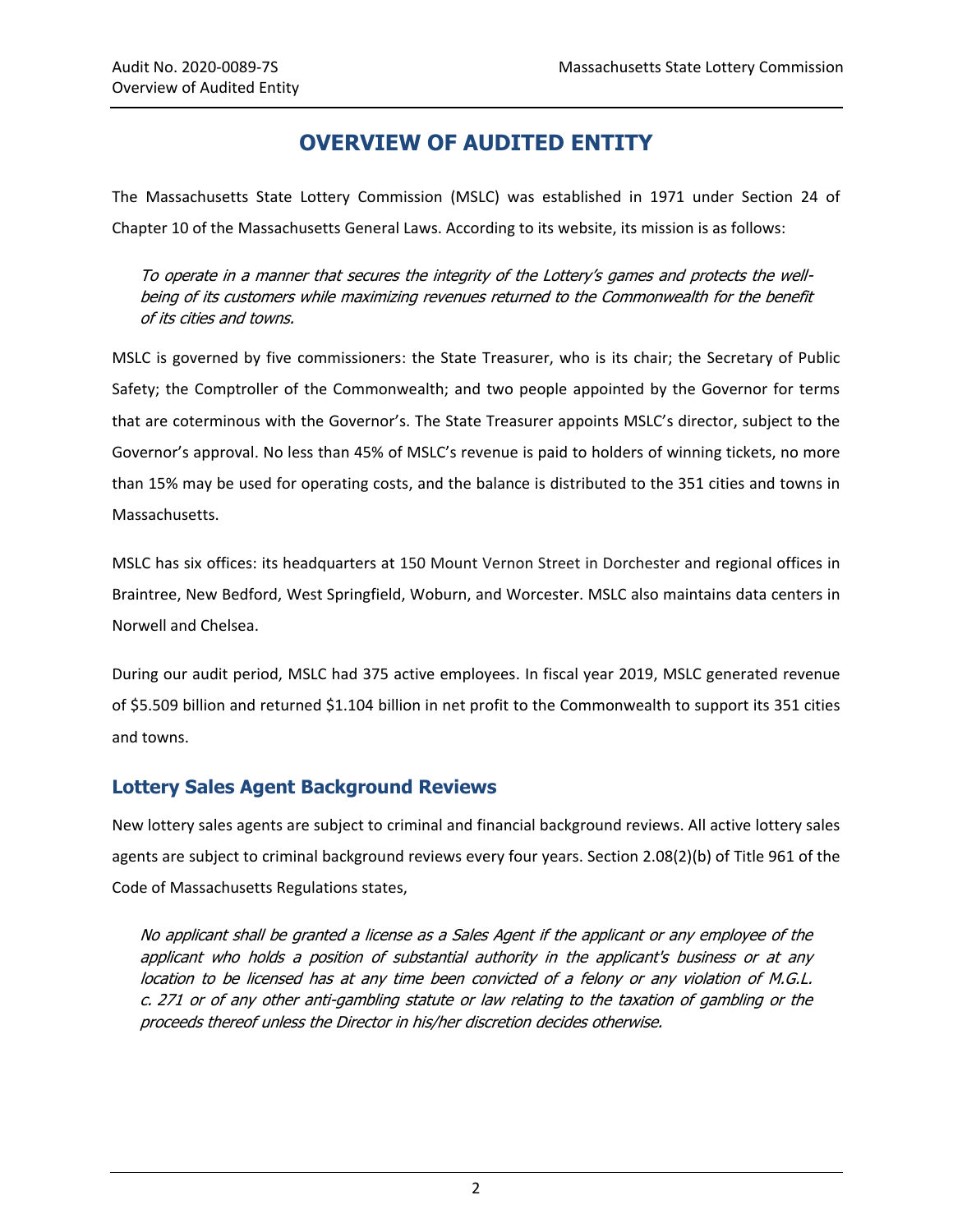## **Terminated Lottery Sales Agents**

When a lottery sales agent is terminated, a lottery sales representative (LSR) is required to travel to the agent's location to perform a final settlement of the agent's inventory of tickets, revenue, supplies, and equipment. At the agent's location, the LSR scans all available instant ticket game books (books of scratch tickets) and generates an Instant Ticket Game Book Return Report of all returned instant ticket game books. The LSR and the agent review the report and agree to the inventory of instant ticket game books by signing off. The LSR generates an Inventory Movement Report from MSLC's computer system to ensure that the agent's instant ticket game books have been deactivated. The agent and the LSR sign a Final Settlement Report to ensure that all of the agent's accounts have been recorded and reconciled.

The LSR returns all of the terminated lottery sales agent's full and partial instant ticket game books to an MSLC regional office for reconciliation, destruction of partial game books, and return of full game books to MSLC's inventory.

## **Prize Claim Verification**

MSLC's Internal Audit Department conducts an annual review to ensure that no employee or employee's immediate family member claims a lottery prize, in accordance with Section 31 of Chapter 10 of the General Laws:

No ticket or share shall be purchased by, and no prize shall be paid to any of the following persons: any member or employee of the commission or to any spouse, child, brother, sister, or parent residing as a member of the same household in the principal place of abode of any member or employee of the commission.

MSLC's Internal Audit Department annually obtains a list of all MSLC employees and their home addresses from the Commonwealth Information Warehouse<sup>1</sup> and compares this information to prize claim information.

MSLC's "Standard Claims Procedure" states that when claiming a prize, claimants must present the following documents to a customer service representative (CSR) at an MSLC regional office:

a completed and signed claim form

 $\overline{a}$ 

<sup>1.</sup> According to the website of the Office of the Comptroller of the Commonwealth, CIW "brings together a subset of the Commonwealth's financial, budgetary, human resources, payroll and time reporting data. It serves as the central data repository for the diverse reporting needs of users and agencies across the Commonwealth."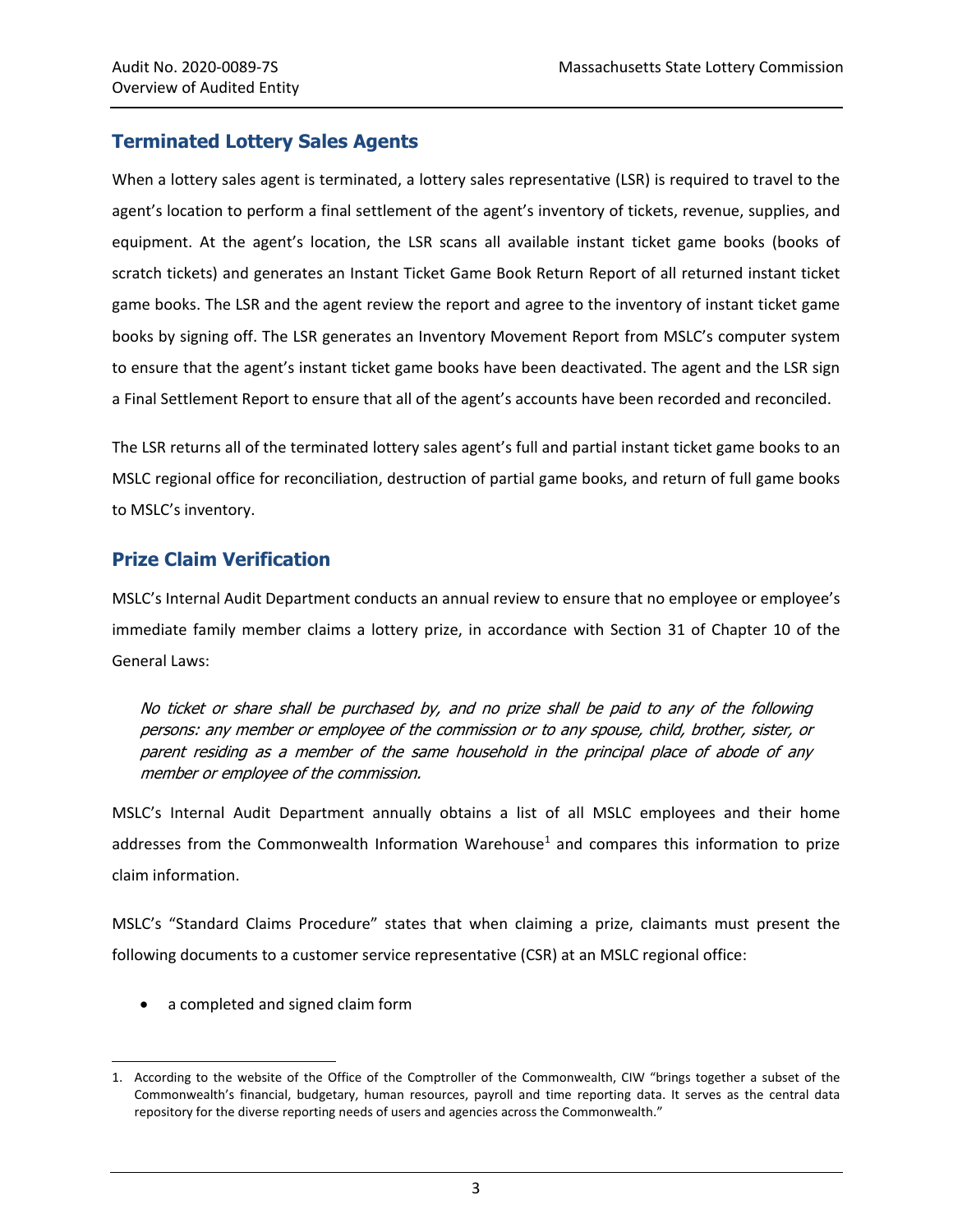$\overline{a}$ 

- a signed original ticket (instant or draw)
- proof of identification, such as a government-issued photo identification
- proof of Social Security number.

The CSR ensures that the information on the claim form agrees with the documentation presented by the claimant. After receiving and verifying the claimant's information, the CSR validates the winning ticket and manually enters information from the claim form (the claimant's Social Security number, first name, middle initial if provided, last name, ZIP code, and town) in the Enterprise Series system.<sup>2</sup> Then the CSR issues a check to the claimant and asks the claimant to confirm all the information on the claim form before leaving the MSLC regional office.

<sup>2.</sup> This is a new computer system to which MSLC switched in April 2019. It provides MSLC with historical data storage, analysis, and reporting.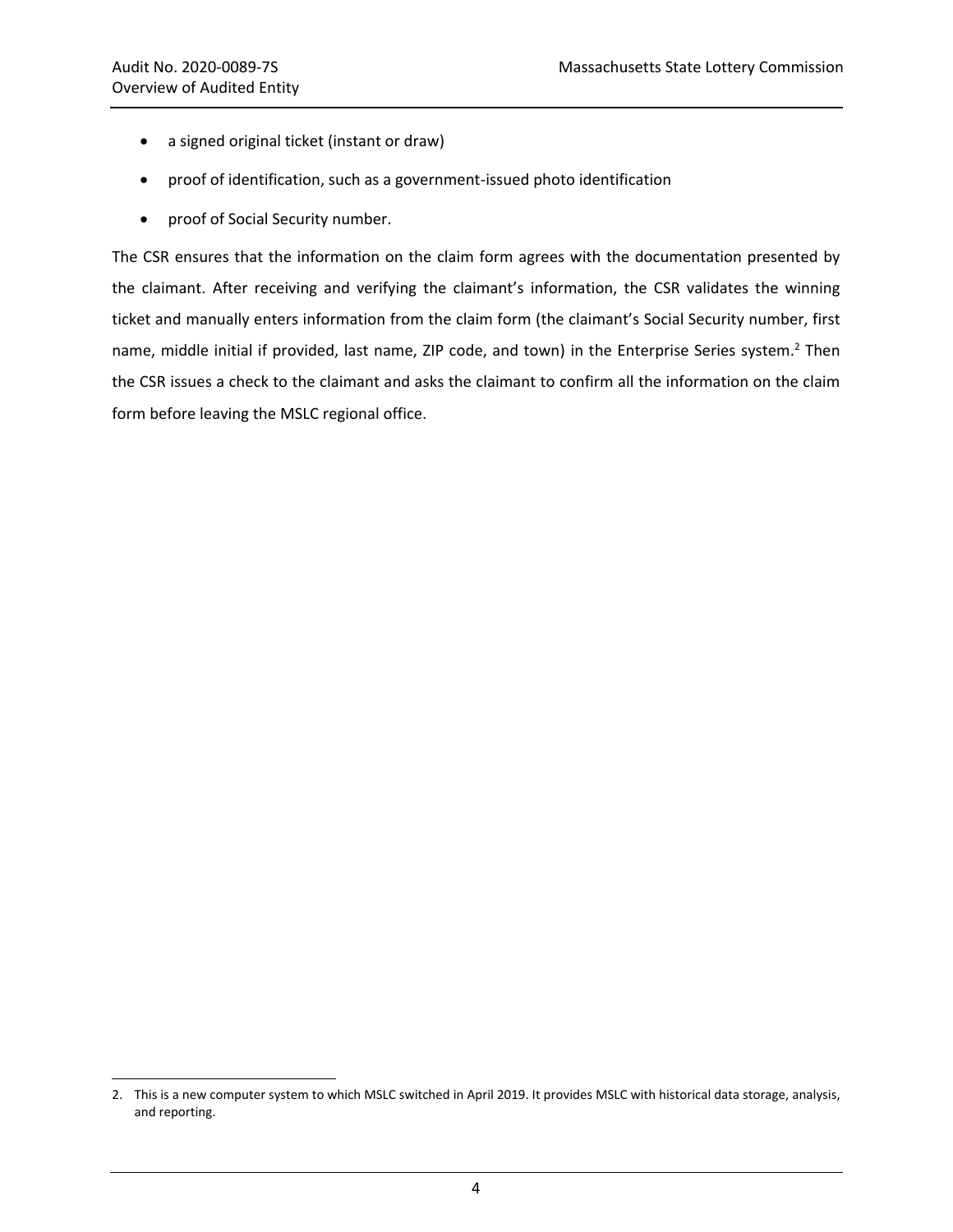## **AUDIT OBJECTIVES, SCOPE, AND METHODOLOGY**

<span id="page-8-0"></span>In accordance with Section 12 of Chapter 11 of the Massachusetts General Laws, the Office of the State Auditor has conducted a performance audit of certain activities of the Massachusetts State Lottery Commission (MSLC) for the period April 5, 2019 through March 31, 2020.

We conducted this performance audit in accordance with generally accepted government auditing standards. Those standards require that we plan and perform the audit to obtain sufficient, appropriate evidence to provide a reasonable basis for our findings and conclusions based on our audit objectives. We believe that the evidence obtained provides a reasonable basis for our findings and conclusions based on our audit objectives.

Below is a list of our audit objectives, indicating each question we intended our audit to answer, the conclusion we reached regarding each objective, and where each objective is discussed in the audit findings.

| <b>Objective</b> |                                                                                                                                                                                          | <b>Conclusion</b> |
|------------------|------------------------------------------------------------------------------------------------------------------------------------------------------------------------------------------|-------------------|
| 1.               | Does MSLC conduct background reviews for its active lottery sales agents and new<br>license applicants, as required by its policies and Section 27 of Chapter 10 of the<br>General Laws? | No; see Finding 1 |
|                  | 2. Does MSLC ensure that tickets that have been in the custody of terminated lottery<br>sales agents are obtained and accounted for, as required by its policies and<br>procedures?      | No; see Finding 2 |
| 3.               | Does MSLC ensure that its employees and their immediate household members do<br>not claim prizes, as required by Section 31 of Chapter 10 of the General Laws?                           | No; see Finding 3 |

To achieve our audit objectives, we gained an understanding of the internal controls we determined to be relevant to the objectives by reviewing applicable agency policies and procedures, as well as conducting interviews with MSLC's staff and management.

We performed the following procedures to obtain sufficient, appropriate audit evidence to address the audit objectives.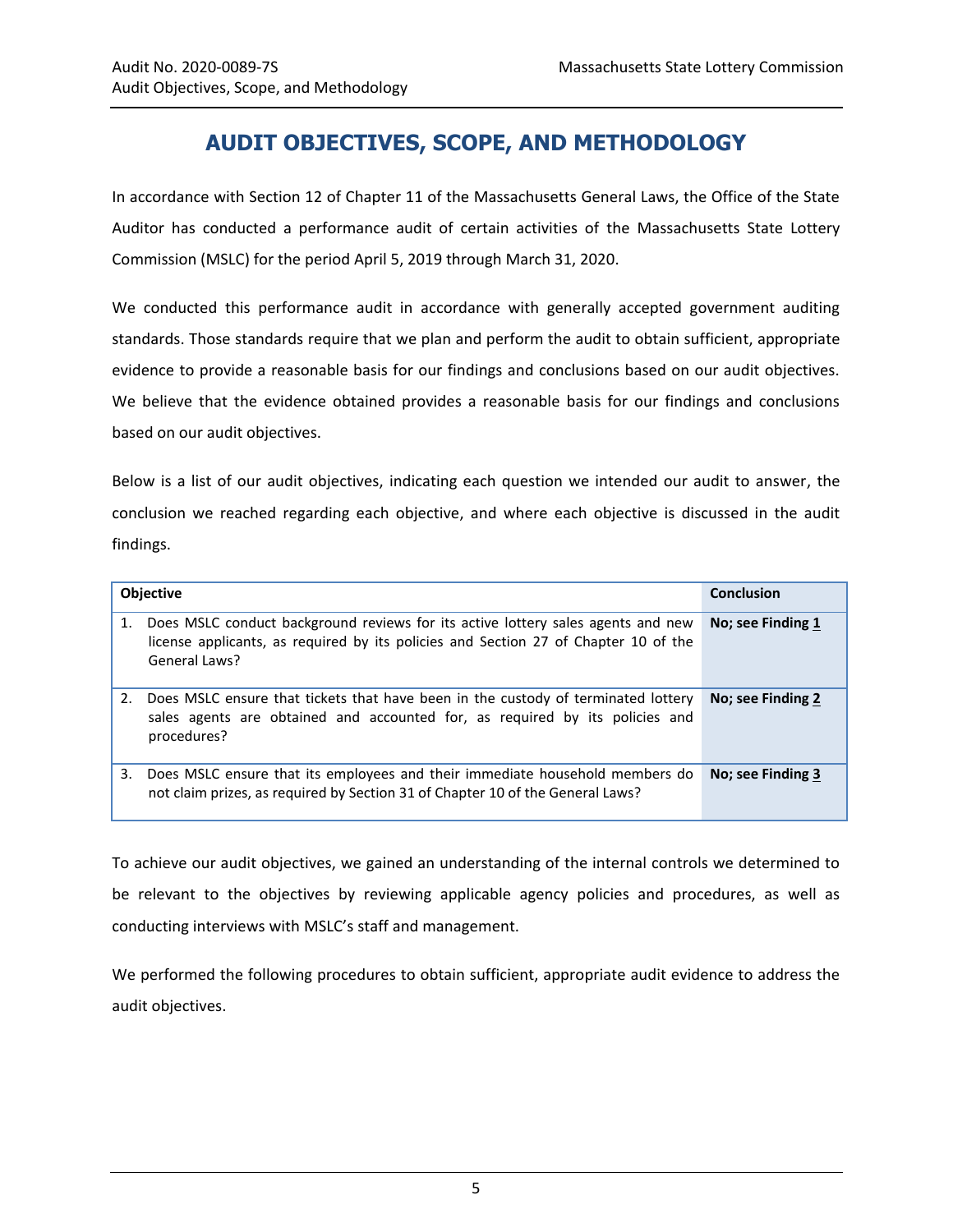## **Lottery Sales Agent Background Review**

We obtained the Enterprise Series (ES) system's Sales Agents [Criminal Offender Record Information, or CORI] Status Report, which listed all 9,732 lottery sales agents who were active during the audit period. We performed an analysis to determine whether MSLC's Licensing Department had conducted criminal background reviews for all these agents. Using TeamMate Analytics,<sup>3</sup> we determined the following:

- 1. whether, for active lottery sales agent license renewal, the ES system's CORI Date field was within four years of the last CORI review
- 2. whether, for active lottery sales agents with no original CORI review dates, the ES system's CORI Date field was empty.

Additionally, we selected a nonstatistical random sample of 25 of the 9,732 lottery sales agents. We obtained and reviewed the ES system's Agent Summary Sheet to determine whether the date each agent consented to a CORI review, and the last CORI review date, were within the four-year agent license renewal period.

Of the 9,732 lottery sales agents on the Sales Agents CORI Status Report, 367 were people who had applied to be agents during the audit period; we selected a nonstatistical random sample of 25 of these 367. We obtained and reviewed the corresponding CORI reports and credit reviews to ensure that the ES system's background reviews for applicants had been conducted and approved by MSLC management.

## **Terminated Lottery Sales Agents**

 $\overline{a}$ 

To determine whether MSLC conducted final settlements as required by its procedures, we obtained the Terminated Sales Agents Report, listing all 726 lottery sales agents terminated during our audit period, from the ES system. We randomly and nonstatistically selected 50 terminated agents to determine whether final settlements had been performed for them. We reviewed the final settlement process completed at each agent location to ensure the following:

• that each Instant Ticket Game Partial Book Return Report, which shows the entire scanned partial ticket book inventory at the terminated lottery sales agent's site, was signed by the lottery sales representative (LSR) and the agent

<sup>3.</sup> This is an Excel-based data analytics tool that allows auditors to execute advanced data analysis.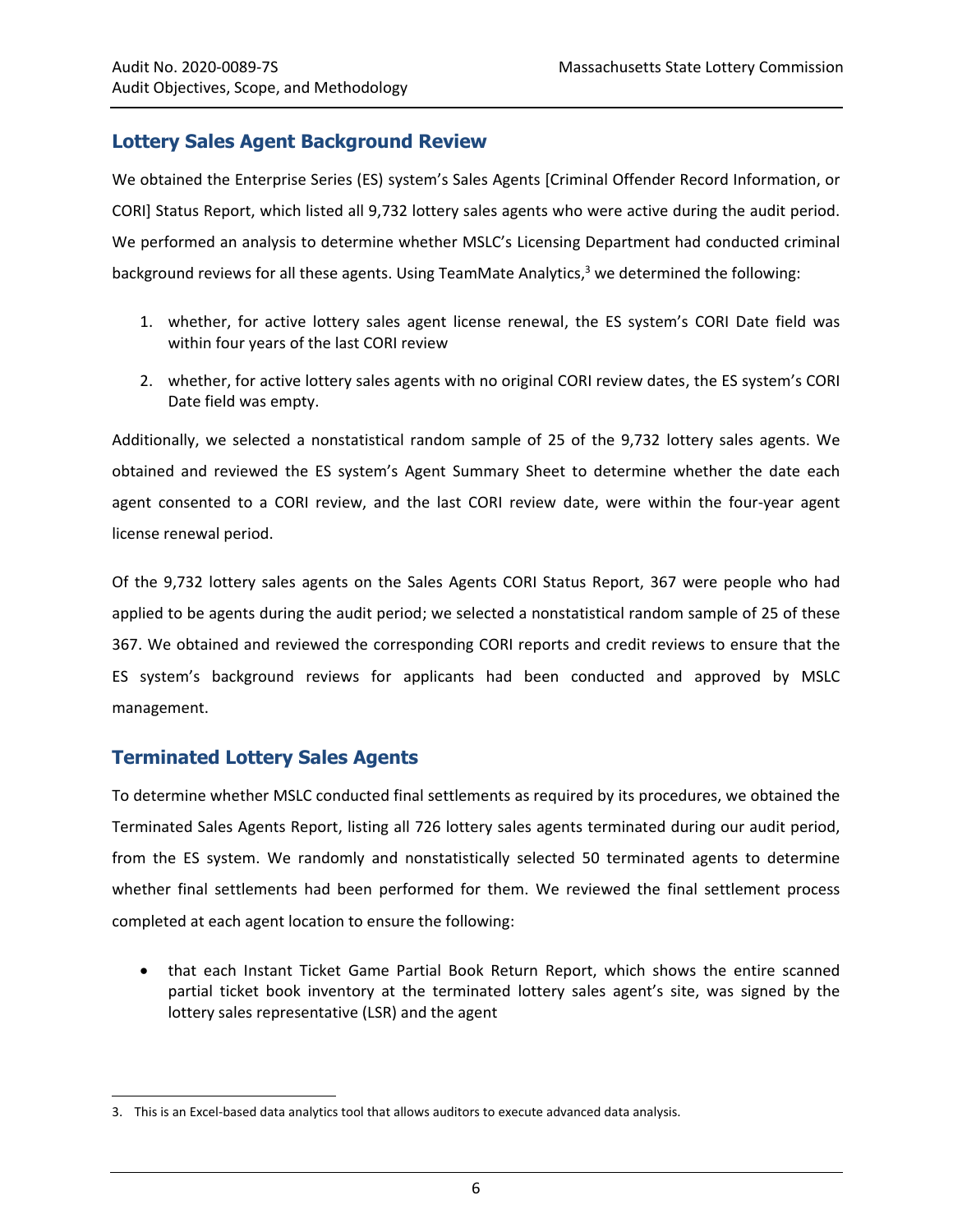- that each Instant Ticket Game Full Book Return Report, which shows the entire scanned full ticket book inventory at the terminated lottery sales agent's site, was signed by the LSR and the agent
- that the instant ticket game books were no longer in the terminated lottery sales agent's inventory, as shown on the Inventory Movement Report
- that the lottery sales agent and the LSR had signed the Final Settlement Report.

## **Prize Claim Review**

To ensure that MSLC employees and their immediate household members did not claim prizes, which they are prohibited from doing by Section 31 of Chapter 10 of the General Laws, we obtained a list of lottery claim winners from the ES system (representing 155,258 claims processed during our audit period), and a list of MSLC employees and their home addresses, from the Commonwealth Information Warehouse (CIW). We compared the addresses listed for all 155,258 claims to the home addresses of MSLC employees from the CIW list.

Whenever sampling was used, we applied a nonstatistical approach, and as a result, we did not project our results to the entire population.

## **Data Reliability**

We assessed the reliability of the data obtained from the ES system by interviewing knowledgeable MSLC personnel about the ES system and testing the data for missing records or fields, duplicate records, invalid identifiers, and report dates outside our audit period. We tested ES system controls, which included security management, access control, and segregation of duties, and determined whether configuration management and contingency planning policies were in place during the audit period. We selected 20 active lottery sales agents from the ES system's Active Sales Agent Report and traced each agent's information (such as name, CORI report status, and credit review status) to the agent application forms. From our data reliability analysis and information system control testing, we found that the data in the ES system were reliable for the purposes of our audit objectives.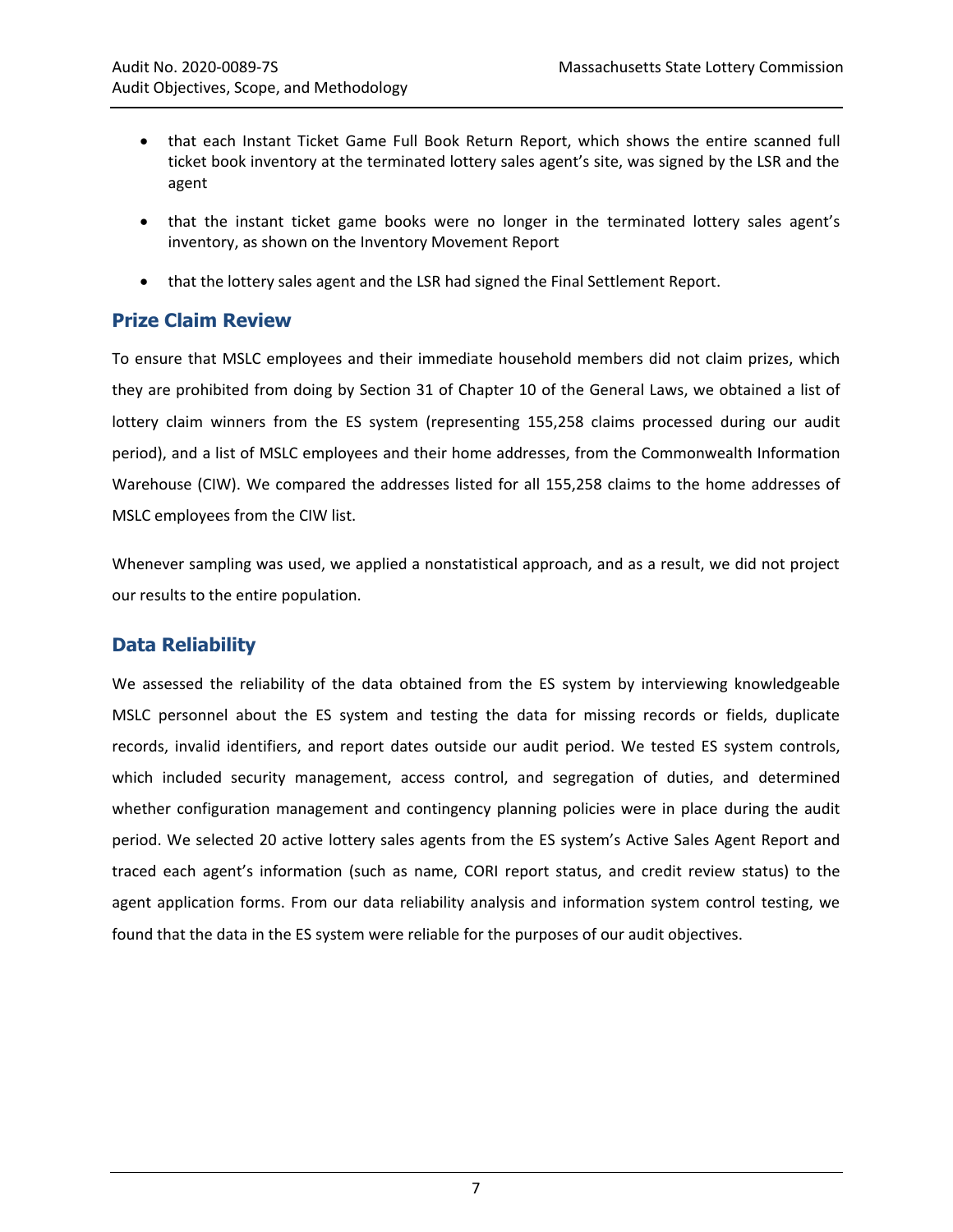## <span id="page-11-0"></span>**DETAILED AUDIT FINDINGS WITH AUDITEE'S RESPONSE**

## <span id="page-11-1"></span>**1. The Massachusetts State Lottery Commission did not conduct all required fourth-year Criminal Offender Record Information reviews for its active lottery sales agents.**

The Massachusetts State Lottery Commission (MSLC) did not conduct fourth-year Criminal Offender Record Information (CORI) reviews for 3,146 (32%) of the 9,732 lottery sales agents who were active during the audit period. Some agents had not received a CORI review since 1998. Of the 3,146 agents without CORI reviews, 251 had no CORI review dates in the Enterprise Series (ES) system, which indicates that they may never have received a CORI review. Therefore, current agents may have criminal records of which MSLC is unaware.

## **Authoritative Guidance**

MSLC's "Licensing Department Policies and Procedures" state that each active lottery sales agent is required to have a CORI review every 4 years for the duration of the agent's MSLC license.

#### **Reasons for Issue**

Before the ES system was implemented in April 2019, MSLC tracked the CORI review process manually by entering the dates of previous CORI reviews in an Excel spreadsheet and MSLC's former computer system. This was ineffective, since neither the Excel spreadsheet nor the former computer system identified the date when the next CORI review was needed. Since implementing the ES system, MSLC has processed new CORI reviews promptly and worked to reduce the backlog of CORI reviews as time allows.

#### <span id="page-11-2"></span>**Recommendation**

MSLC should continue to reduce the backlog of lottery sales agents who have not had CORI reviews.

#### **Auditee's Response**

As noted in the . . . report the MSLC has been vigorously working to reduce the background check backlog. Of the 3,146, the MSLC determined that 670 (20%) were non-profit clubs; this included 201 (80%) of the 250 that did not have a CORI review date. As of the date of this response, the backlog of for-profit agents has been reduced from 2,476 to one, an overall reduction of 99.9%. The backlog of non-profit clubs has been reduced from 670 to 584, an overall reduction of 12.84%. Given the nature and structure of the non-profit clubs, completing CORI checks for non-profit clubs is challenging. For example, most non-profit clubs do not have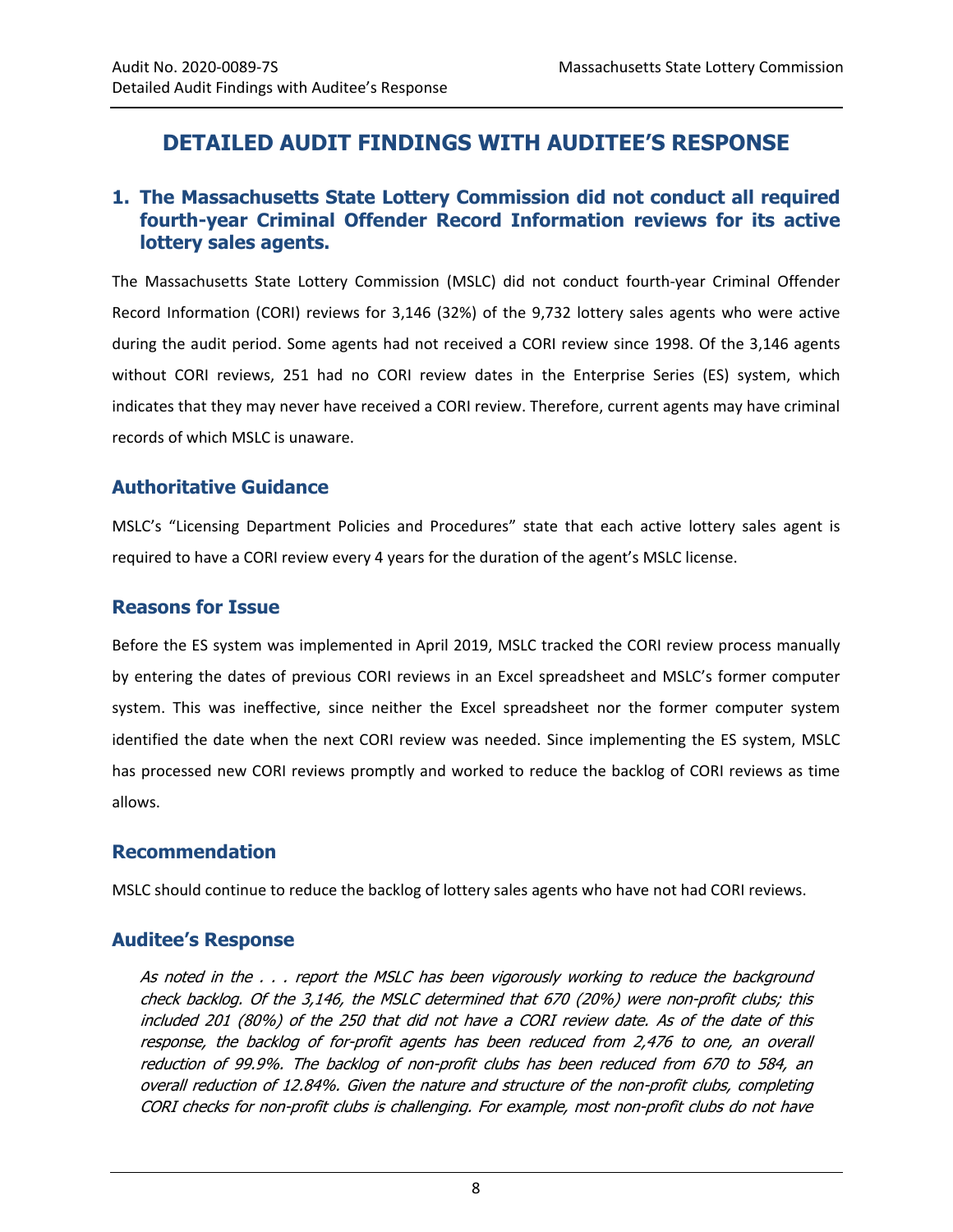full-time employees that run the agent location on a routine schedule. These owners are typically appointed members who serve as president, treasurer, etc. for a specific time-period as part of their club.

The MSLC has taken the additional step of procuring and initiating the implementation of a new licensing management system that will integrate with the ES system and automate the licensing function. This automation is expected to assure all future fourth-year background checks will be conducted in a timely manner.

## **Auditor's Reply**

Based on its response, MSLC is taking measures to address our concerns on this matter.

## <span id="page-12-0"></span>**2. Terminated lottery sales agents' reconciliation reports were missing.**

From our sample of 50 terminated lottery sales agents, 12 (24%) had reports missing from their final settlement reconciliations:

- five missing Inventory Movement Reports
- nine missing Instant Ticket Game Book Settlement Reports
- ten missing Final Settlement Reports, which contain the final count of partial and full ticket books at a terminated lottery sales agent's location.

As a result, there is no assurance that all instant ticket game books and funds have been returned by lottery sales representatives (LSRs).

## **Authoritative Guidance**

The MSLC's "Asset Control and Ticket Return Policies and Procedures" had last been updated in 2005 and were being updated again during our audit in 2020, which we documented in an interview with MSLC personnel. In that interview, MSLC personnel explained the reconciliation process for terminated lottery sales agents at agent locations. To document that they have accounted for and secured all instant ticket game books and funds on site, LSRs generate the following ES system reports:

- 1. The Instant Ticket Game Partial Book Return Report is signed by the terminated lottery sales agent and the LSR. The LSR generates it by scanning partial ticket books at the terminated agent's location.
- 2. The Instant Ticket Game Full Book Return Report is signed by the terminated lottery sales agent and the LSR. The LSR generates it by scanning full ticket books at the terminated agent's location.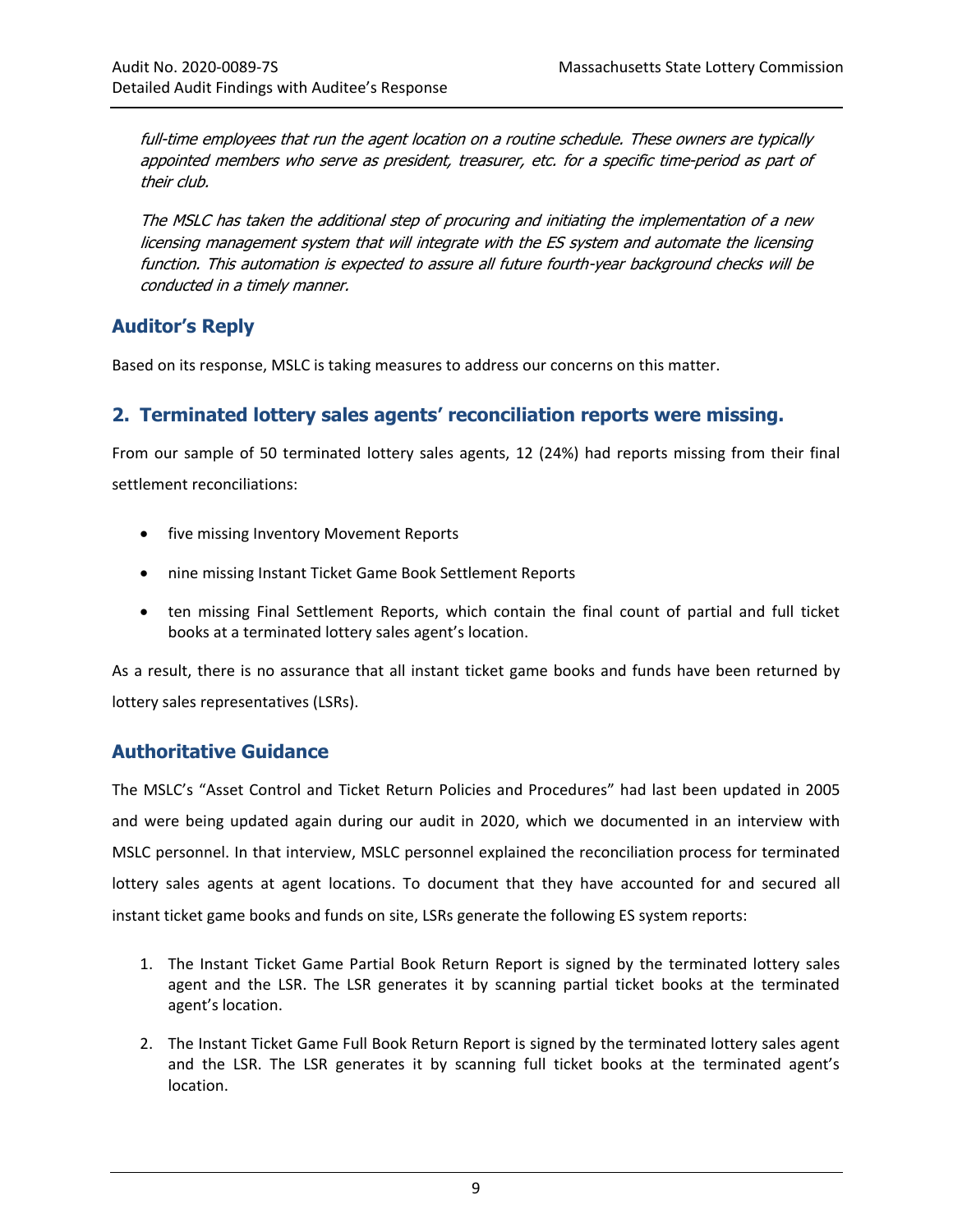- 3. The Instant Ticket Game Book Settlement Report is signed by the terminated lottery sales agent and the LSR. It represents the total of all instant ticket game books inventoried.
- 4. The Final Settlement Report is signed by the terminated lottery sales agent and the LSR. It represents the final total value of all instant ticket game books in the inventory at the agent's location.
- 5. The Inventory Movement Report indicates that all ticket books scanned by the LSR at the terminated lottery sales agent's location have been deactivated in the ES system.

#### **Reasons for Issue**

MSLC did not provide a reason these reports were not available. They may have been lost, misfiled, or not generated during the reconciliation process.

#### <span id="page-13-0"></span>**Recommendation**

MSLC should establish policies and procedures to ensure that all required reports for reconciling instant ticket game books and funds are generated.

#### **Auditee's Response**

The MSLC has revised and documented policies and procedures to address terminated lottery sales agent reports. These policies and procedures are designed to achieve several goals including:

- 1. Reduce the instant ticket game inventory on hand when an agent is terminating.
- 2. Provide specific steps and requirements for processing instant ticket returns and collecting appropriate documentation.
- 3. Provide specific steps and requirements for processing instant tickets returned from a terminated agent to the MSLC.

In addition to immediately implementing these revised policies and procedures, the MSLC will implement software changes to significantly increase the automation of the process during the next twelve months.

## **Auditor's Reply**

Based on its response, MSLC is taking measures to address our concerns on this matter.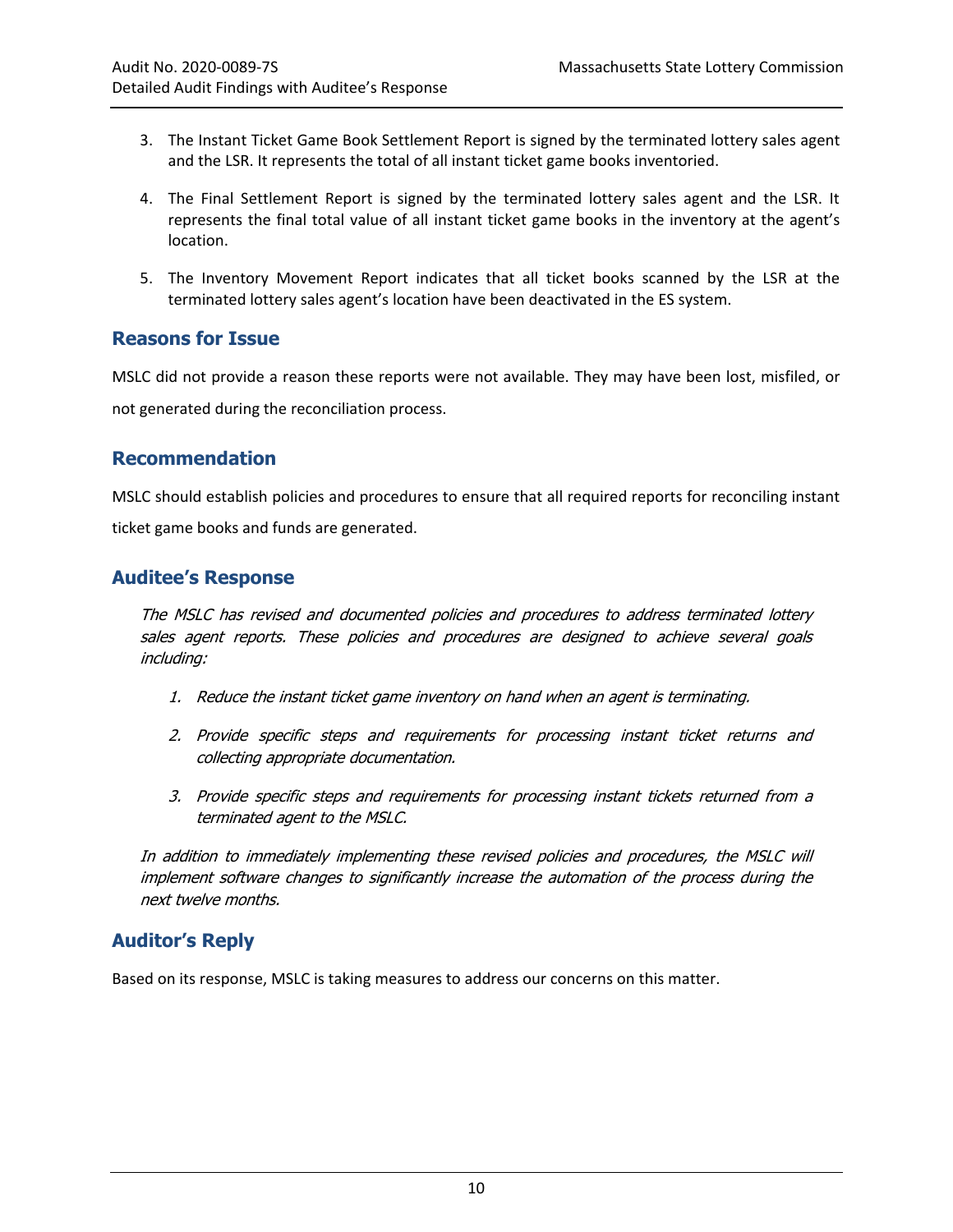## <span id="page-14-0"></span>**3. MSLC missed 39 potential claimant addresses that may have matched MSLC employee addresses.**

We obtained the names and addresses of all claimants from our audit period to compare to MSLC employee names and addresses and identified 39 claimant addresses that were potential matches to MSLC employee addresses and were not identified as such by MSLC during its annual review. Without investigation of all potential matches of claimant addresses to employee addresses, MSLC employees or their family members claiming prizes may go undetected. Additionally, there were 5,125 claims we could not compare to the Commonwealth Information Warehouse report of MSLC employees and their home addresses because addresses on claim forms were incomplete, were inaccurate, or were post office boxes.

## **Authoritative Guidance**

According to Section 31 of Chapter 10 of the Massachusetts General Laws,

No ticket or share shall be purchased by, and no prize shall be paid to any of the following persons: any member or employee of the commission or to any spouse, child, brother, sister or parent residing as a member of the same household in the principal place of abode of any member or employee of the commission.

#### **Reasons for Issue**

MSLC uses Excel and a manual review process annually to compare claimants' and employees' addresses. This results in the possibility of missing potential address matches. We used geocoding software (software that provides geographic coordinates corresponding to a location), which increased our ability to match claimant addresses to employee addresses.

#### <span id="page-14-1"></span>**Recommendations**

- 1. MSLC should investigate the potential matches to ensure that no employee or employee's family member claimed a prize.
- 2. MSLC should ensure that each claimant's address information is accurately and completely entered in the ES system.

#### **Auditee's Response**

The MSLC Security and Compliance Department has investigated all addresses associated with the thirty-nine claims. The investigations included an analysis of claim forms, review of public records, and interviews with staff. The MSLC had obtained reasonable assurance that none of these cases resulted in an employee or ineligible player claiming a prize.